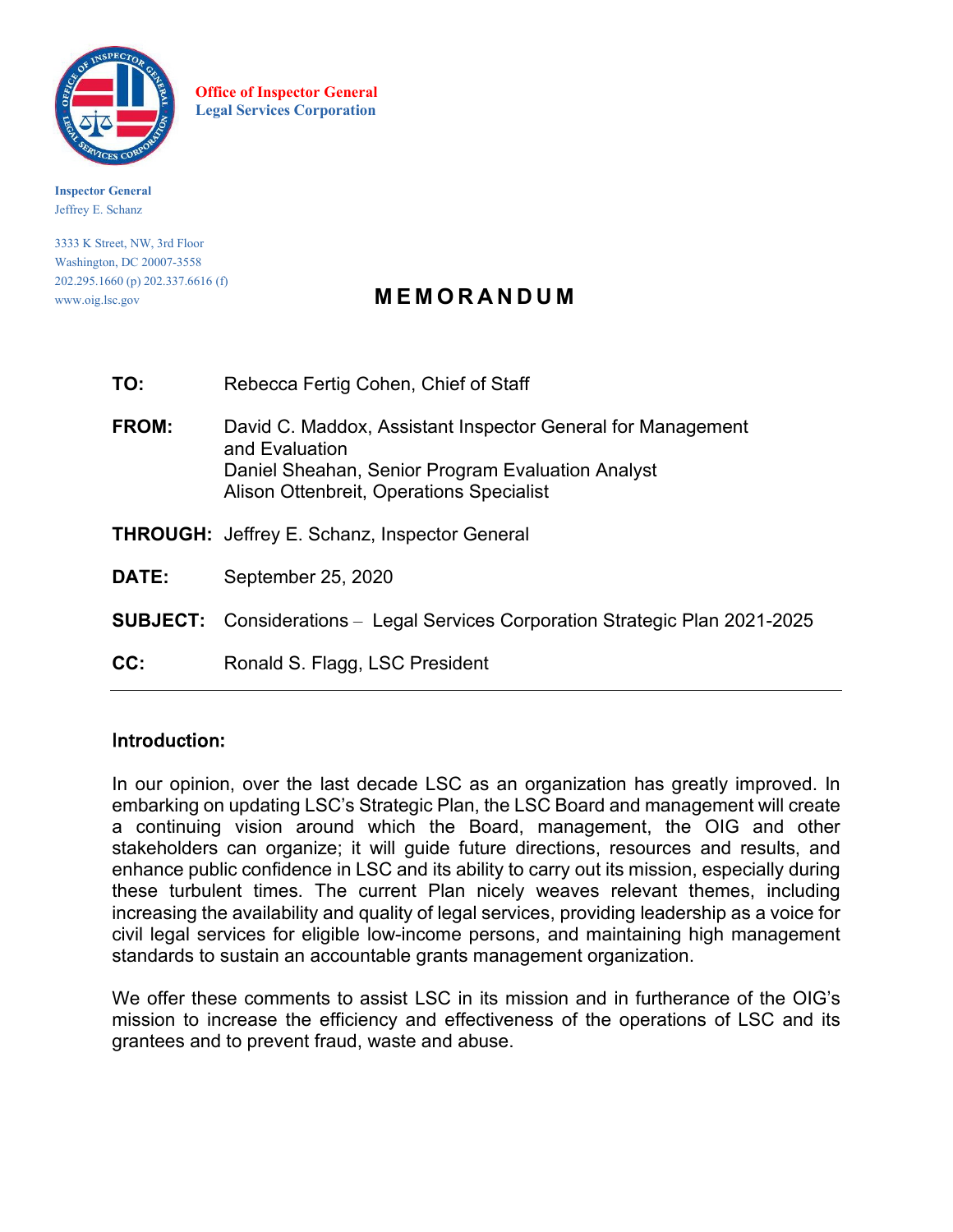The OIG offers these comments during the early phases of the strategic planning effort, while recognizing that our independent reporting responsibilities may require the OIG to assess LSC's performance of its mission. This memorandum is not a standard OIG report and does not contain recommendations with required follow-up by LSC. Please consider our comments to be advisory in nature only.

While coming from a relatively strong foundation, and armed with the feedback from multiple stakeholders, LSC may wish to use the occasion to perform a self-assessment of its strengths and opportunities, and the challenges and threats it faces, in order to align its activities, core processes, and resources to best support mission-related outcomes.

Attached as an appendix is a subsection of Government Accountability Office (GAO) document entitled "Agencies' Strategic Plans under GPRA: Key Questions to Facilitate Congressional Review", which we have previously provided. It contains a list of GAO questions designed for Congressional staff to ask federal agencies about the agency and its strategic plan. We encourage you to examine these questions as LSC considers its future directions.

In this document, the OIG lays out what we see as the major strengths, opportunities, challenges and threats for LSC's thoughtful strategic, tactical and operational planning. Some areas are rather detailed and are offered for consideration as the umbrella of a strategic plan is created.

### **Strengths and Opportunities:**

#### 1. Facilitation and Coordination

LSC has made unprecedented strides in expanding the dialogue about the need for legal aid beyond the legal aid community, law schools and overseers, to include other federal programs, private law firms, the Conference of Chief Justices and national business and other leaders. We encourage the further expansion of this dialogue, along with gathering additional data, in order to identify and provide data-driven information to improve the national, state and local level discourse. In this way, LSC may help find the best solutions to the core challenges LSC and the eligible population face.

LSC could consider that in its leadership role, it is positioned to work with legal aid providers (inside and outside the funding network), equal access to justice commissions, the courts and others, in facilitating state-based strategies to improve the availability of legal services on an issue basis. One common area of collaborative leadership to increase access to services could be advocating for greater simplification and standardization of legal forms on a state-wide basis. Such standardization, along with automation and replication, would create economies of scale, allowing more people to gain greater online access and further enhance the TIG program's A2J forms and navigator development efforts.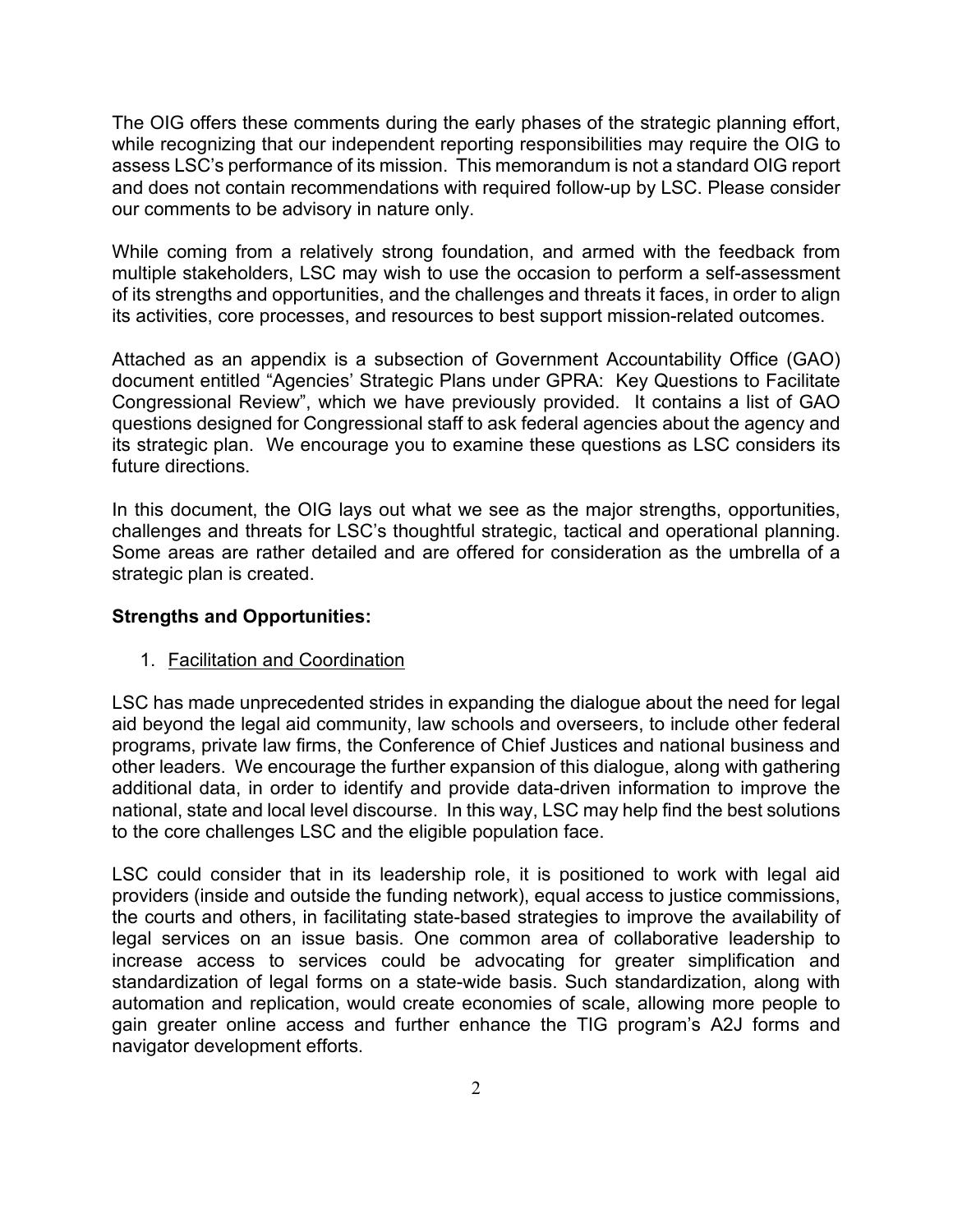Further facilitation considerations could include more in-depth program-level coordination with other federal organizations created to serve similar populations, as there are opportunities for enhanced strategic and program level collaboration and coordination efforts.

A. One possible approach:

The goals and challenges identified by the Health Resources and Services Administration (HRSA.GOV) are worth considering based on certain similarities in certain mission areas. [1](#page-2-0) HRSA, within the U.S. Department of Health and Human Services, is the primary federal agency responsible for improving access to health care and enhancing health systems of care for the tens of millions of people who are geographically isolated and/or economically or medically vulnerable. HRSA programs help those in need of high-quality primary health care, including people with HIV, pregnant women, and mothers. HRSA supports the training of health professionals and the distribution of providers to areas where they are needed most. Its mission is "to improve health outcomes and address health disparities through access to quality services, a skilled health workforce, and innovative, high-value programs."

HRSA's network is constructed of 90-plus programs and more than 3,000 grantees. HRSA is a much better funded organization, whose precursor dates to 1943, and we believe they employ several strategies, approaches and programs that could be of value for LSC to consider.

# **HRSA's Strategic goals are to:**

Goal 1: Improve Access to Quality Health [Services](https://www.hrsa.gov/about/strategic-plan/goal-1.html)

Goal 2: Foster a Health Care [Workforce](https://www.hrsa.gov/about/strategic-plan/goal-2.html) Able to Address Current and Emerging **[Needs](https://www.hrsa.gov/about/strategic-plan/goal-2.html)** 

Goal 3: Achieve Health Equity and Enhance [Population](https://www.hrsa.gov/about/strategic-plan/goal-3.html) Health

Goal 4: Optimize HRSA Operations and Strengthen Program [Management](https://www.hrsa.gov/about/strategic-plan/goal-4.html)

LSC could consider a few of these goals and underlying efforts as part of its new strategic plan, such as directly training the grantee workforce and enhancing their ability to address the variety of legal needs (LSC's training program has already begun to do this – including it in the strategic plan would formalize it). Also, for example, under Goal 3, HRSA is leveraging advisory councils to better understand community requirements, integrating public health and primary care services, using evidence-based decision-making to guide efforts to address health disparities, and promoting illness prevention and healthy

<span id="page-2-0"></span><sup>1</sup> We have not assessed the effectiveness of the HRSA strategy nor its execution, but provide this information as a resource, given the clear similarities.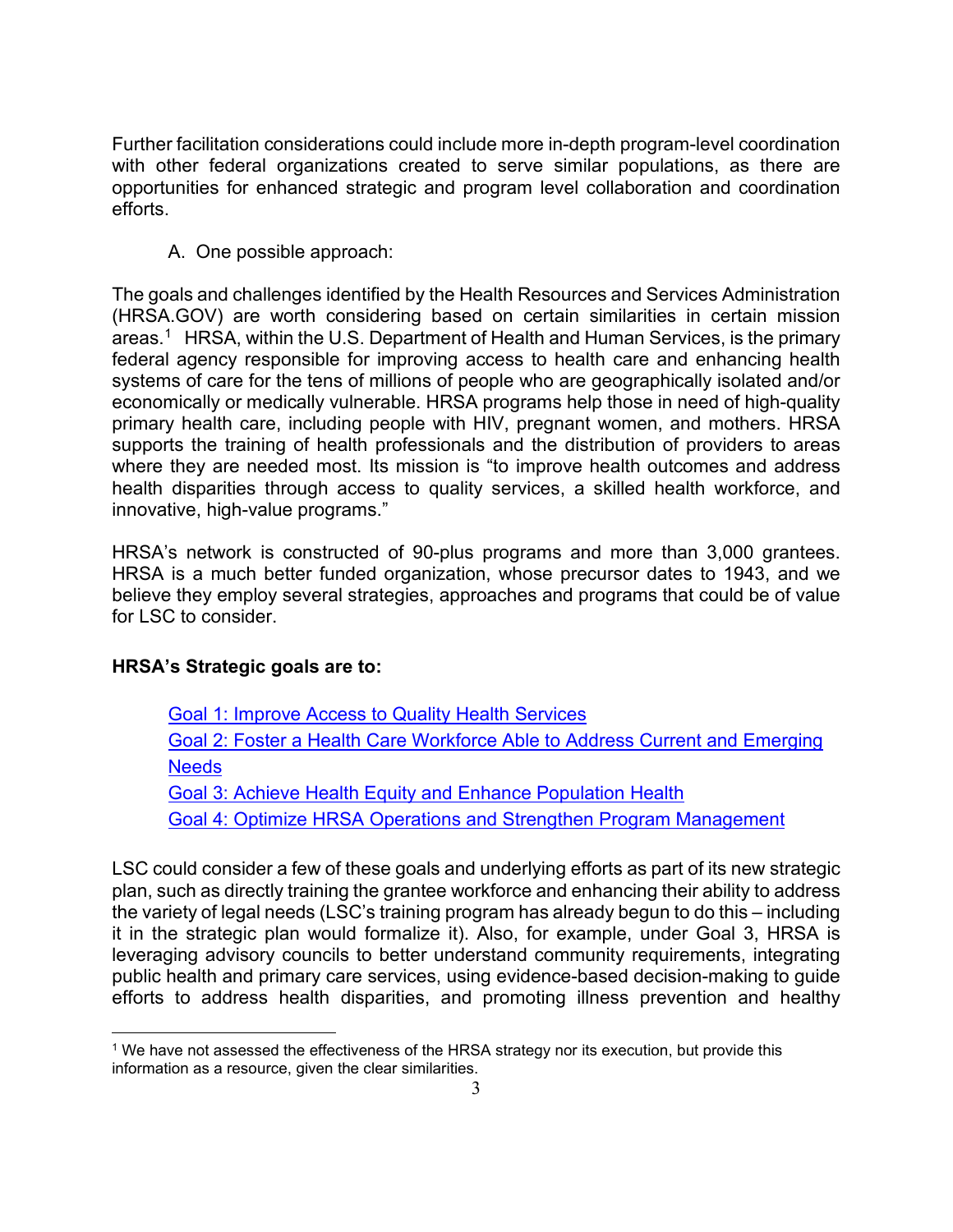behaviors. Something similar could be done by LSC within legal aid.

Further consideration of HRSA's Guiding Principles in meeting the mission and guiding the aspects of organizational decision making and resource allocation could spur LSC innovation. HRSA Guiding Principles include:

- Implement value-based health care delivery for all programs to optimize financial investments and improve patient outcomes;
- Better leverage data to improve evidence-based decision making and organizational performance management;
- Partner with an array of stakeholders, including individuals, families, and communities; Federal, State, local, territorial, and tribal government agencies; and the public, private, and international health sectors to achieve optimal health outcomes;
- Reduce regulatory and administrative burdens on our grantees and partners; and
- Emerge as a leading agency in harnessing technology and adopting innovative practices to improve health outcomes.

These Goals, underlying strategies and Guiding Principles could be considered in LSC's strategic plan and approach to the future. HRSA's Strategic plan can be found at: [https://www.hrsa.gov/sites/default/files/hrsa/about/strategic-plan/HRSA-strategic-plan-](https://www.hrsa.gov/sites/default/files/hrsa/about/strategic-plan/HRSA-strategic-plan-2019-2022.pdf)[2019-2022.pdf.](https://www.hrsa.gov/sites/default/files/hrsa/about/strategic-plan/HRSA-strategic-plan-2019-2022.pdf) HRSA also could potentially function as a strategic partner for LSC (a national medical-legal partnership).

B. Other possible resources:

Other possible federal resources and potential relationships could be leveraged through a federal partners program as they serve many of the same populations as LSC including:

- HHS: Administration for Community Living, including Administration on Aging (Title III grants from Older Americans Act) and the Office of Disability; Administration for Children and Families, including Legal Assistance; Title III-B Providers for Elder Rights Programs; Administration for Native Americans; the Office of Human Services and Emergency Preparedness and Response; and the Office of Community Services, Economic Development grants; Office of Minority Health, including the National Infrastructure for Mitigating the Impact of COVID-19 within Racial and Ethnic Minority Communities Initiative.
- DOJ: Legal Assistance for Victims Grant Program, Office of Violence Against Women (19 programs resulting from the Violence against Women Act, including Legal Assistance for Victims Grant Program and the STOP Violence against Women formula grant program) and the Native American Rights Fund.
- HUD: Fair Housing Initiative Program; Continuum of Care Homeless Assistance Programs; Supportive Housing for Persons w/Disabilities; Emergency Solutions Grants Program; and HUD-Veterans Affairs Supportive Housing Programs.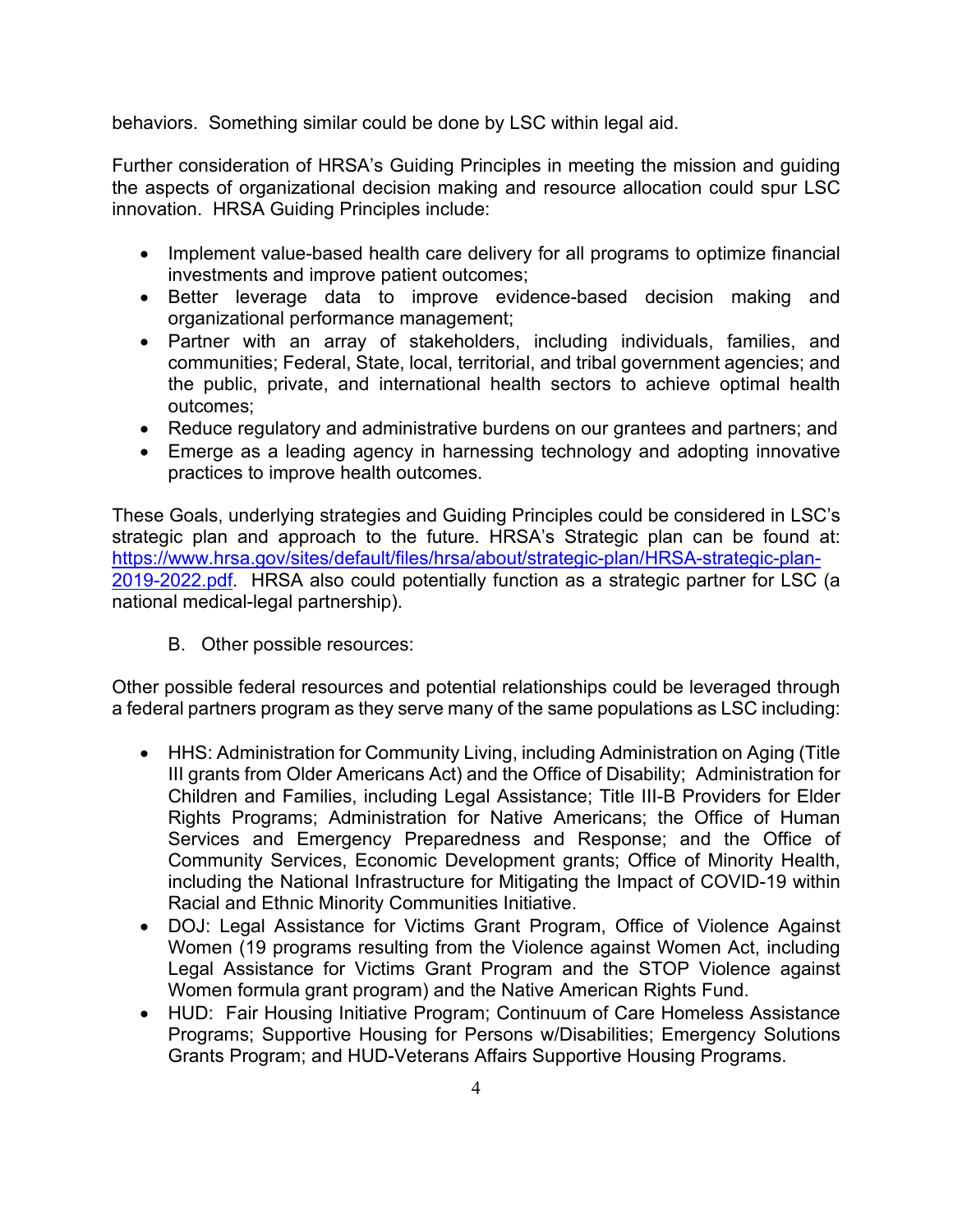# 2. Grant Making Excellence

LSC, as a grant-making organization, is making progress in this core functional area with the implementation of a new grants management system. LSC needs to continually ensure it is following grant-making best practices. A formal program to reach out and compare itself to other grant-making organizations would provide an opportunity for LSC to ensure it is an outstanding grant maker. Such organizations could include quasi-federal and non-profit organizations whose grants are not civil legal aid based. They could serve different populations or the very same populations as LSC grants, so that LSC keeps an eye on the grant making universe and considers new programs and best practices.

# 3. Human Capital Management

In support of its mission, LSC has improved its management of human resources from the identification of skillset needs, recruitment, training and retaining a competent and motivated workforce. LSC has successfully hired and retained competent executive and management personnel and created the Office of Data Governance and Analysis (ODGA) to fill a strategic weakness. The grantees are undergoing a significant turnover period in leadership, and LSC should continue efforts to provide training programs to reach out to these new leaders.

# 4. Planning and Performance Cycle

Another strength of LSC is the established management performance and reporting cycle. This keeps LSC's performance in reaching the goals and strategies of the plan transparent and in front of decision makers, so important aspects do not fall through the cracks. This is true of the President's annual LSC Plan performance update, annual performance plan and report and, down through the annual office performance plan level, to the staff's individual performance plans.

In terms of a strategic plan or annual plan, a plan that is structured to allow for quantifiable measurement in the accomplishment of specific objectives may be increasingly useful. Such objectives are called SMART Objectives—Specific, Measurable, Attainable, Relevant, Time-Bound.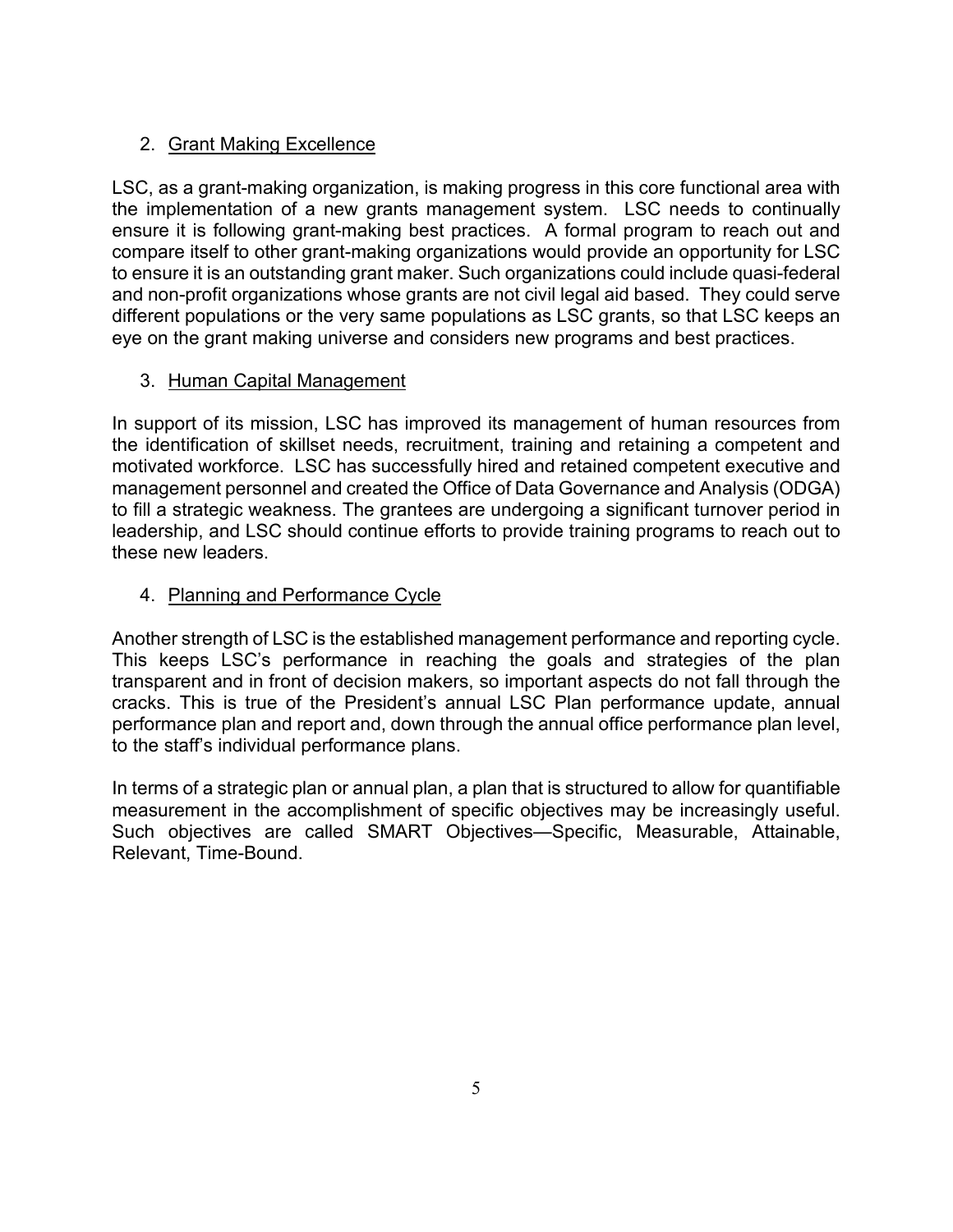### **Challenges and Threats**

LSC faces several functional challenges that could impede LSC's ability, with the assistance of the plan, to further the LSC mission, unless additional strategies are designed to overcome them. These challenges and strategies may be worth considering, for further expansion or the development of programs to target them in the upcoming plan or future annual performance plans.

#### 1. Addressing the Shortfall in Legal Services Delivery System

Before the COVID-19 pandemic, the shortfall in legal aid delivery system capacity was the most critical challenge to program effectiveness facing LSC. A 2019 LSC intake census showed that 42% of the eligible legal problems presented to the grantee services network received no service of any kind. As a result of the COVID-19 pandemic and the resulting spike in unemployment and resulting hardships and evictions, the large shortfall between the provision of legal aid services and the demand by eligible low-income persons for legal services has increased. LSC's case services numbers reported through the network of grant recipients have appeared relatively unchanged for years. LSC should consider directly targeting innovative programs to address the gap between the supply and demand for legal services for eligible clients.

This most critical problem can be approached from multiple directions, and may require the skill-sets of multiple professions, including: attaining additional funding for client services (public and private); increasing legal services delivery capacities through additional human resources; making legal services delivery more efficient and effective; and supporting new delivery mechanisms, among others. Innovative and effective strategies and programs are required to target and address this overall challenge.

A. Additional avenues of funding:

LSC has had a four-year series of federal funding increases but should work to identify additional ways to fund client service as the need for legal aid services continues to increase. Under the leadership of this Board, LSC has leveraged its private fund-raising and research functions – for example, to improve grantees' website effectiveness and to train local librarians to identify legal problems. Additional projects likely will be undertaken in the same manner, and we encourage this. As discussed by the Board, one item for consideration for revenue generation at the grantee level is potentially charging fees to clients on a sliding scale. LSC should continue to leverage its research, data analysis, evaluation and policy making assets to use evidence-based decision-making to spot opportunities, make a strong best case and guide resources as OMB proposed in [2](#page-5-0)012.<sup>2</sup>

<span id="page-5-0"></span><sup>&</sup>lt;sup>2</sup> See OMB's May 2012 Memo (M-12-14) "Use of Evidence and Evaluation in the 2014 Budget"; [https://www.whitehouse.gov/sites/whitehouse.gov/files/omb/memoranda/2012/m-12-14\\_1.pdf](https://www.whitehouse.gov/sites/whitehouse.gov/files/omb/memoranda/2012/m-12-14_1.pdf) which includes a number of evaluation initiatives with particular relevance for LSC consideration.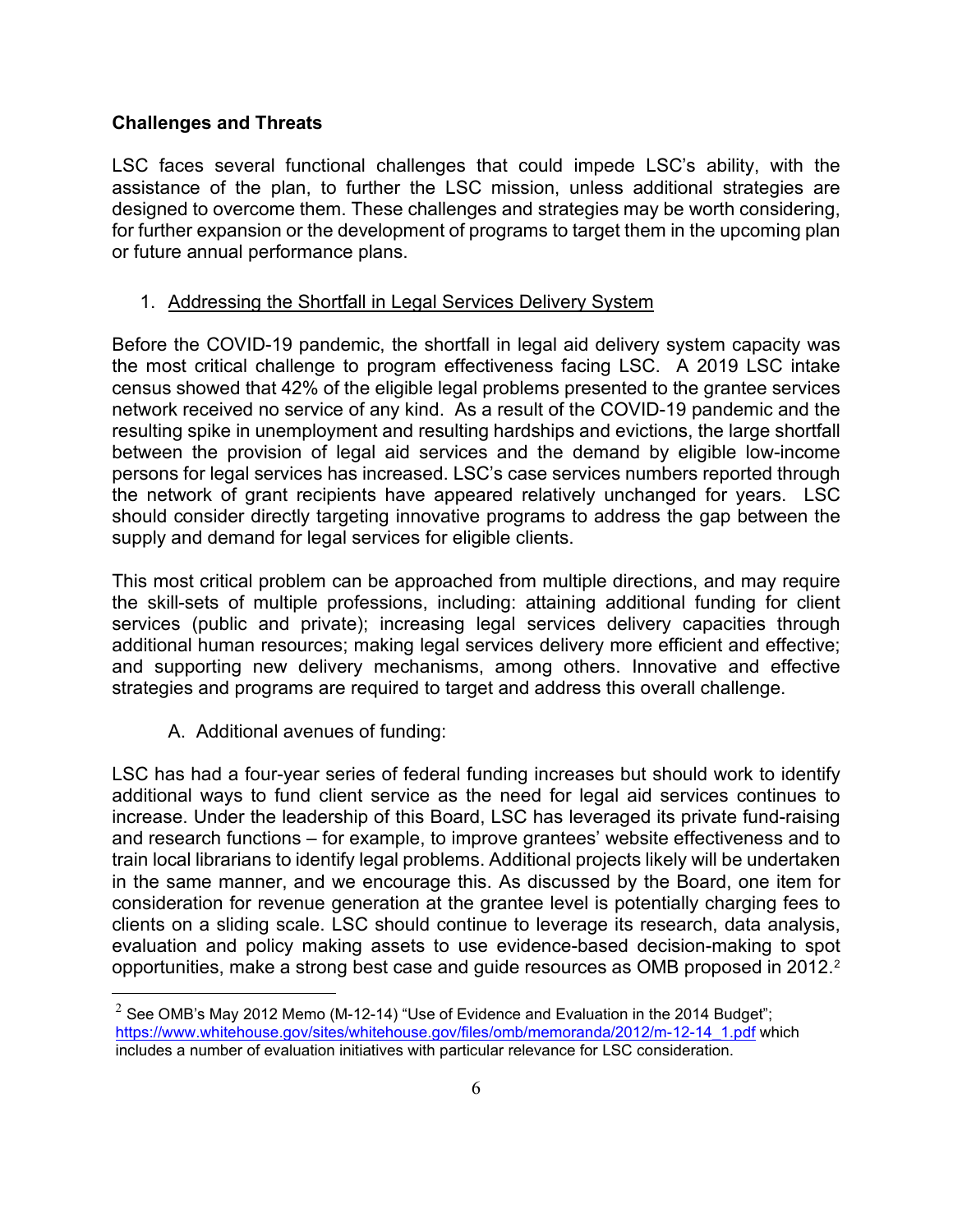B. More efficient and effective legal services delivery:

Under the LSC Act, LSC must "[e]nsure that grants and contracts are made so as to provide the most economical and effective delivery of legal assistance to persons in both urban and rural areas." LSC Act, Section 1007(a)(3).

The OIG supports validating and possibly increasing program effectiveness through a variety of research and analysis areas in a formal research agenda supporting LSC's mission objectives. Such topics could include: the effectiveness of different intake and legal services delivery methods such as a voucher or other systems to address the underserved in small, tribal and rural areas; cost/benefit analyses of the most promising Technology Initiative Grant projects targeted for replication to increase access to services; identification of the characteristics of a model legal services office; effectiveness testing of performance based concept grants and general innovation grants beyond those directly associated with technology; research of the aforementioned client fee sliding scales based on ability to pay to provide a better economic foundation for legal aid, and a means for expanding the quantity of persons served; and effectiveness of loan repayment and forgiveness and economic incentive programs in the recruitment and retention of providers.

The results of such studies and pilot projects, with adequate methodological rigor, could help find innovative ways to maximize the uses of scarce financial resources and provide increased knowledge to shape future LSC policy and improve the effectiveness of the civil justice system for LSC's target population.

C. Identify systematic ways in which organizations outside of traditional legal aid may provide more efficient service to clients in addressing civil legal needs:

This type of informative evaluation has not been reviewed in many years, years which have included much evolution, including advances in the application of information technology such as smart phones and the remote provision of legal services (further rolled out in reaction to COVID-19).

Pre-paid legal services providers, such the program run by the United Automobile Workers, report higher efficiencies than many LSC grantees and could be reviewed for approaches and lessons learned that can be applied regarding LSC funded services.

LSC could start with a review of the relative merits of the various and most effective methods in use, such as hotlines, web tools, pre-paid legal services, etc. LSC could possibly fund innovation grants or contracts, much like the Pro Bono Innovation grants, to devise and test alternatives (broader in scope than TIG or Pro Bono grants). Such grants could be contracted to current grantees as well as other organizations.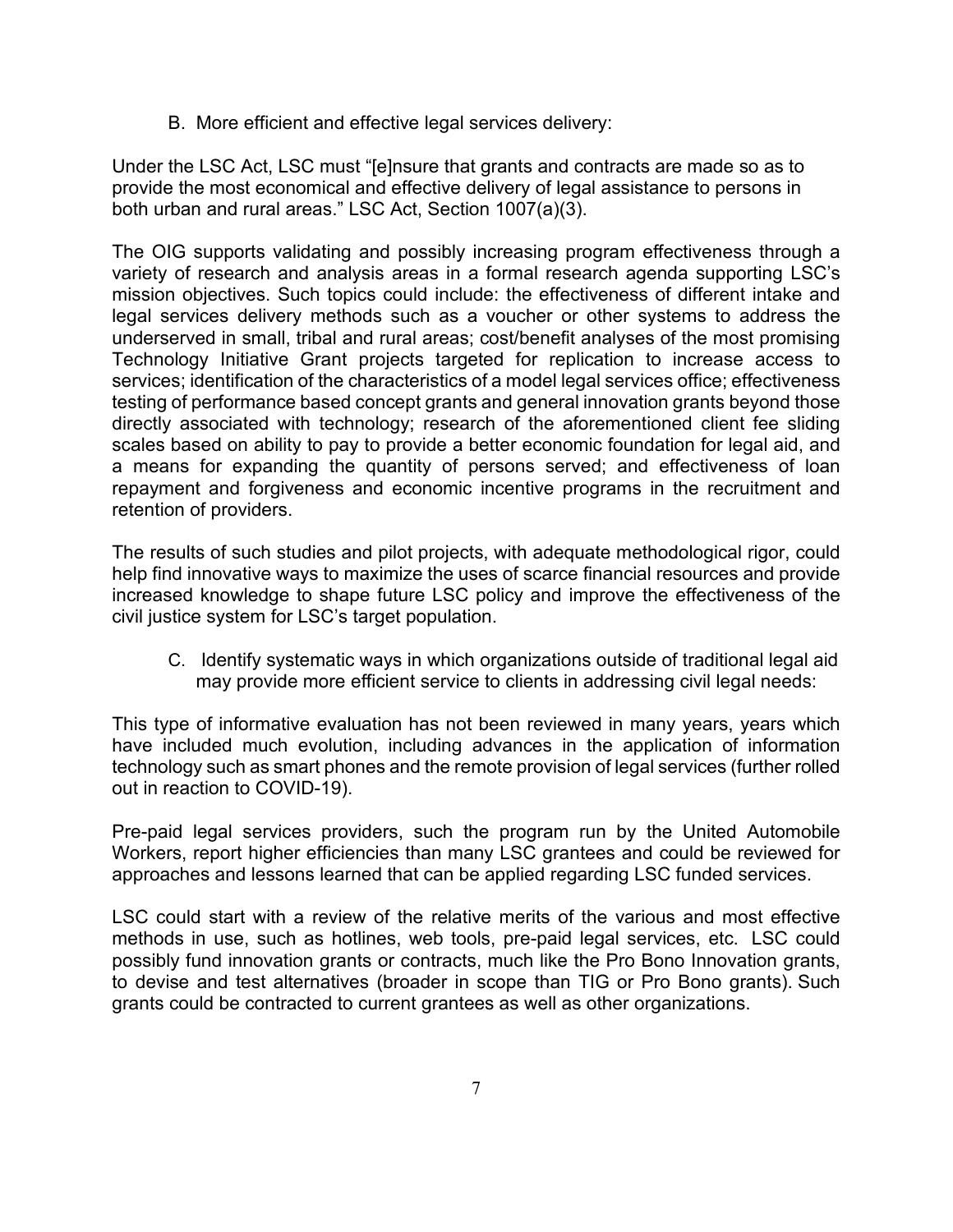### D. Improve performance measurement and accountability:

LSC should develop and effectively use better and more reliable grantee performance data and metrics to improve on the legacy case services review system: to determine outcomes, grantee program effectiveness, empower more data and evidence informed decisions at the grantee and LSC levels, and produce a more effective business case message in support of the LSC mission at the local, state and national levels. The collection of output and outcome measures are key to providing evidence of grantees' success and effective use of funds.

Through the recent Cares Act reporting, grantees are providing case level reporting to LSC on a quarterly basis for the first time. The new grants management system will be a key asset in collecting, compiling and reporting on this data. ODGA has the technical capability to measure, analyze, and report on grantee data, including outcome data for the first time. This can be of great technical assistance to grantee programs, especially those that do not have the resources to do this themselves. Being that LSC has the capacity to dive deeply into the data, developing general benchmarks would be a positive step to identify grantees' efficiency and effectiveness. Performance measurement has been a continuing historical challenge for the LSC organization, and LSC needs a targeted and innovative solution that clearly and appropriately tracks the spectrum of services provided through LSC grant programs, while recognizing the differing characteristics of the individual grantees and their service areas.

### E. Information Management/Technology

Information Management and Technology is of strategic importance to LSC's success in delivering on its mission and plays a role in every goal or initiative identified by the current Plan. As such, consideration should be given to increasing its recognition in the strategic plan and through creating a Board Technology Committee, augmented with technology subject matter experts, to provide Board level oversight and leadership in this critical area. The Committee could also help leverage return on investments focused on enabling LSC grantees to serve more eligible persons.

To support these efforts, LSC should give serious consideration to creating a formal national legal aid technology investment plan to focus on using advancements in technology to improve access to services and the quality of legal service. Working to ensure additional systematization, standardization, replication and automation of court and provider operational methods could further improve system efficiency. Consideration could also be given to establishing a legal technology project clearinghouse that openly shares information and technologies on legal-aid and court-based technology projects (including both successes and failures).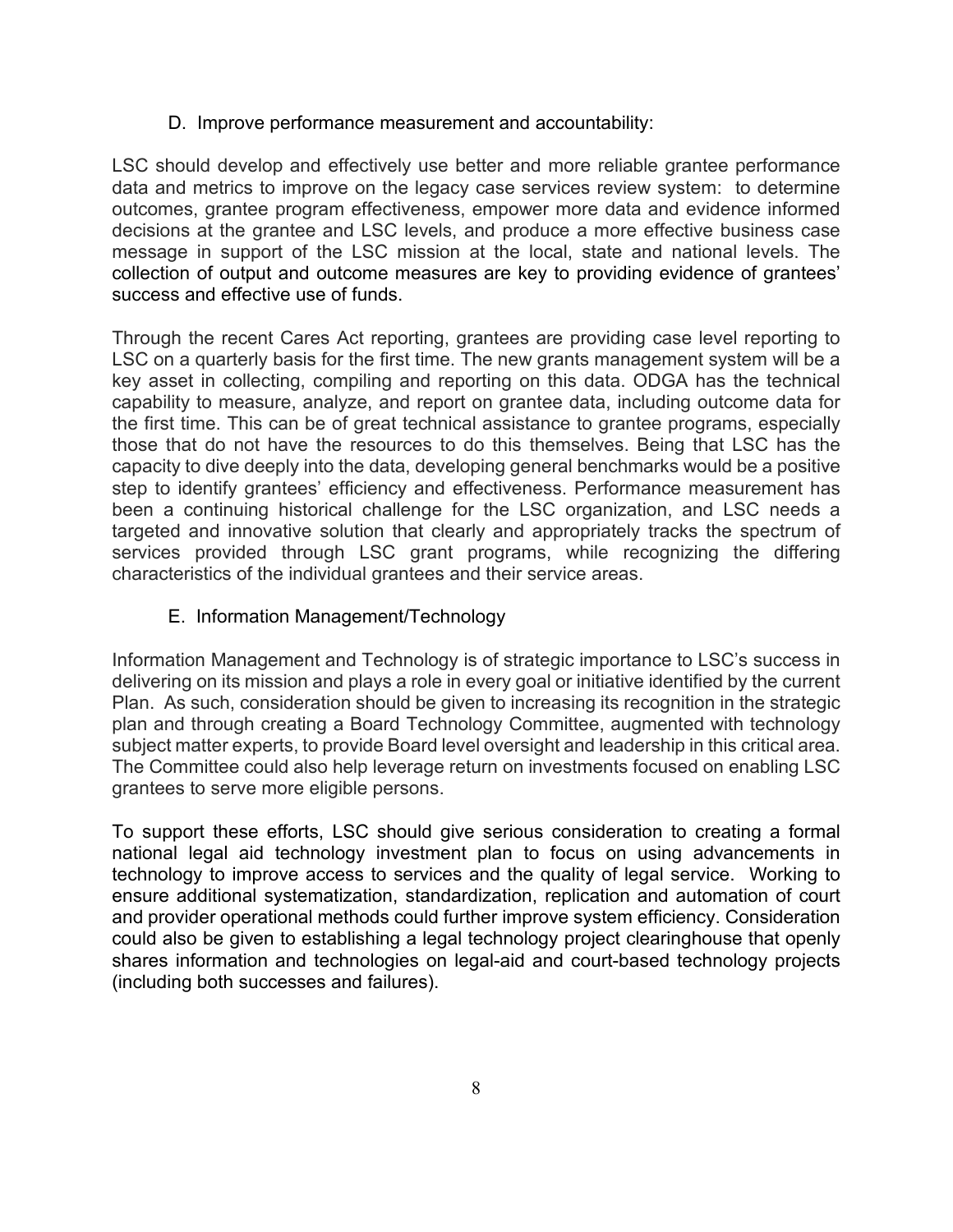#### 2. Grant Oversight

Leadership capabilities and experience levels vary throughout the LSC-funded network. Grants management at the grantee level is challenged by an increasingly complex portfolio of recurring and special grant programs requiring skilled oversight and adequate staffing (e.g., a grantee can receive funding through the following LSC grant programs: Basic Field, Pro bono, Technology Innovation Grants, Disaster Relief, CARES Act, Veterans Grants, subgrants, and private fund research projects).

LSC is adjusting its monitoring approach to be comprehensive to accommodate for the more complex grant portfolio, and to ensure responsive and accurate reporting by LSC grantees. Changes may include capitalizing on ODGA to identify new methods for evaluating risk, realigning staff, assessing reporting requirements and new monitoring processes. Likewise, the increasing portfolio brings a greater need to ensure sufficient controls are in place to prevent and detect fraud.

LSC is in the process of streamlining the reporting requirements of grantees as part of developing its new grants management system. While remaining mindful of the potential burden on grantees, adding reporting requirements, such as requirements specific to special grant programs like CARES and Disaster Relief and requirements for grantees receiving multiple types of funding, would enable LSC to better determine the grantees' effectiveness. Likewise, increased follow-up on required or recommended changes may increase overall compliance and improve efficiency, ensuring recommended changes are implemented and regulations followed.

LSC needs to continue to lead grantees to implement a strong "Tone at the Top"<sup>[3](#page-8-0)</sup> and effective leadership, including active involvement of grantee boards and management of sub-grant programs. This would include updating and maintaining current policies and procedures of a grantee's internal control structure encompassing all areas of management, placing emphasis on performing high quality work, sound fiscal management, using modern management techniques and training staff. This effort would help to improve operational effectiveness and provide reasonable assurance of compliance with applicable laws and regulations.

Recent OIG work has shown that grantees need to strengthen acquisition management and contracting programs to ensure they comply with contract management best practices and LSC guidance, obtain best value, and ensure expenditures are reasonable and meet deliverables, protecting the integrity of scarce LSC funds. General accounting needs to be improved over disbursements, fixed assets, credit cards, cost allocation and derivative income – all areas of common OIG findings. LSC's new Financial Management

<span id="page-8-0"></span><sup>3</sup> "**Tone at the Top**" is a term that is used to define management's leadership and commitment towards openness, honesty, integrity, and ethical behavior. It is the most important component of the organizational control environment -

[https://www.acfe.com/uploadedFiles/ACFE\\_Website/Content/documents/tone-at-the-top-research.pdf.](https://www.acfe.com/uploadedFiles/ACFE_Website/Content/documents/tone-at-the-top-research.pdf)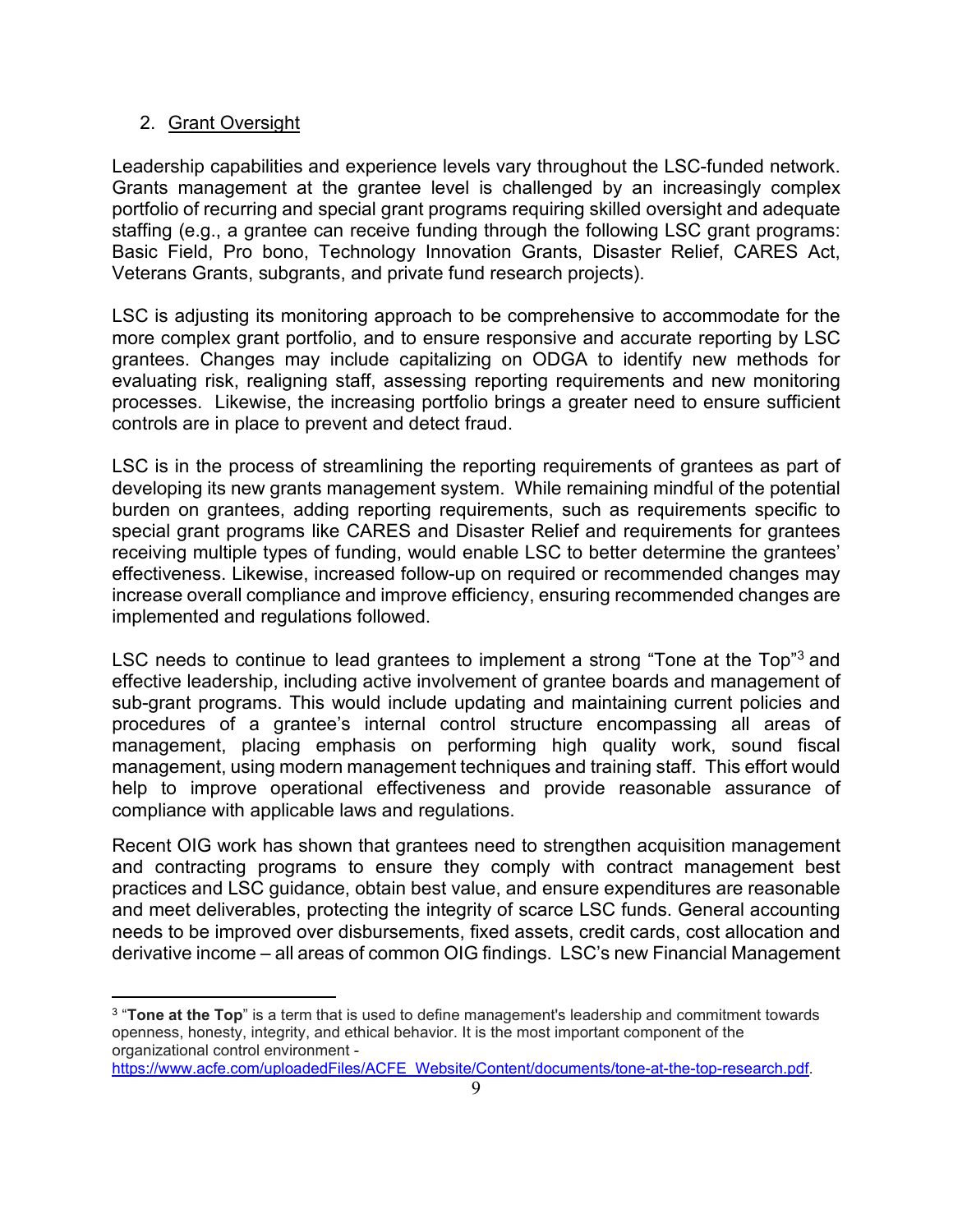Manual, and the other improvements made as a result of the Fiscal Oversight Task Force report, should be helpful to this goal.

LSC is investing in both a new grants management and financial systems that will take time to be fully implemented into LSC operations. LSC should leverage these tools through operational changes and continue to modernize its fundamental management systems. LSC should encourage and continue to provide leadership to the grantees to ensure grantees' management support, case management and triage systems all meet a minimum standard.

# 3. Compliance

Ensuring regulatory as well as financial compliance is one of LSC's fundamental roles as a federally funded grants manager. Program compliance is a statutory obligation that historically has been a major concern of Congressional oversight committees and is the responsibility of both LSC and the grant recipients. A review of LSC and grantee-based compliance programs, along with the ongoing regulatory review process, could be considered for inclusion to ensure an effective compliance effort.

# 4. IT Infrastructure

LSC should emphasize the importance of IT management and security. With the current remote environment, moving reporting and monitoring tasks to electronic records will benefit workflows of both grantees and LSC staff. Ensuring modernization of grantee IT infrastructures is a very pressing need in the remote environment, and LSC should issue guidance to ensure grantees have addressed continuity of operations requirements. Additionally, with the increasing need for telework and the need to protect sensitive data, LSC should advise grantees and monitor progress on protection from cyber threats.

# 5. COVID-19 Pandemic

Beyond dramatically increasing the need for legal aid, COVID-19 has dramatically changed the legal aid environment. COVID-19 created a need to deliver services virtually and to find new ways to work with clients to meet their legal needs. It is likely that after COVID-19 is resolved, virtual working environments will persist, and grantees will need to adapt and ensure they are able to meet the new virtual needs of their staff and clients. Likewise, with the increase in virtual working, grantees will need to ensure their IT infrastructure is equipped to handle remote work. They may also need to shift some operational processes into electronic formats and will need to take precautions to secure and to actively monitor their IT infrastructure from cyber-attacks.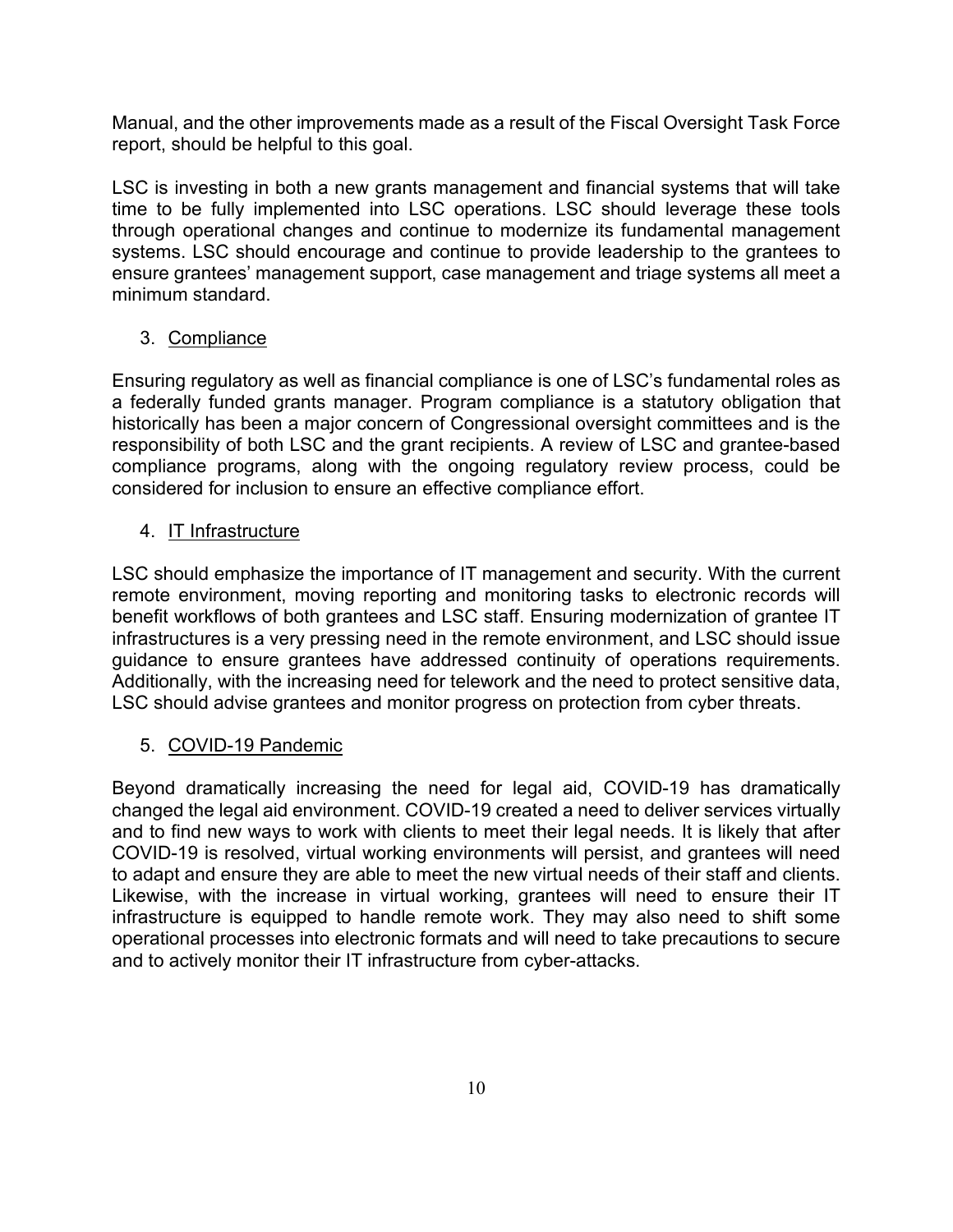### **Conclusion**:

With these comments, we hope to inform consideration of LSC's strengths and opportunities, to use these to LSC's best advantage, as well as its challenges and threats, to avoid risks to LSC's success. We hope you find them useful as LSC considers revisions to its strategic plan.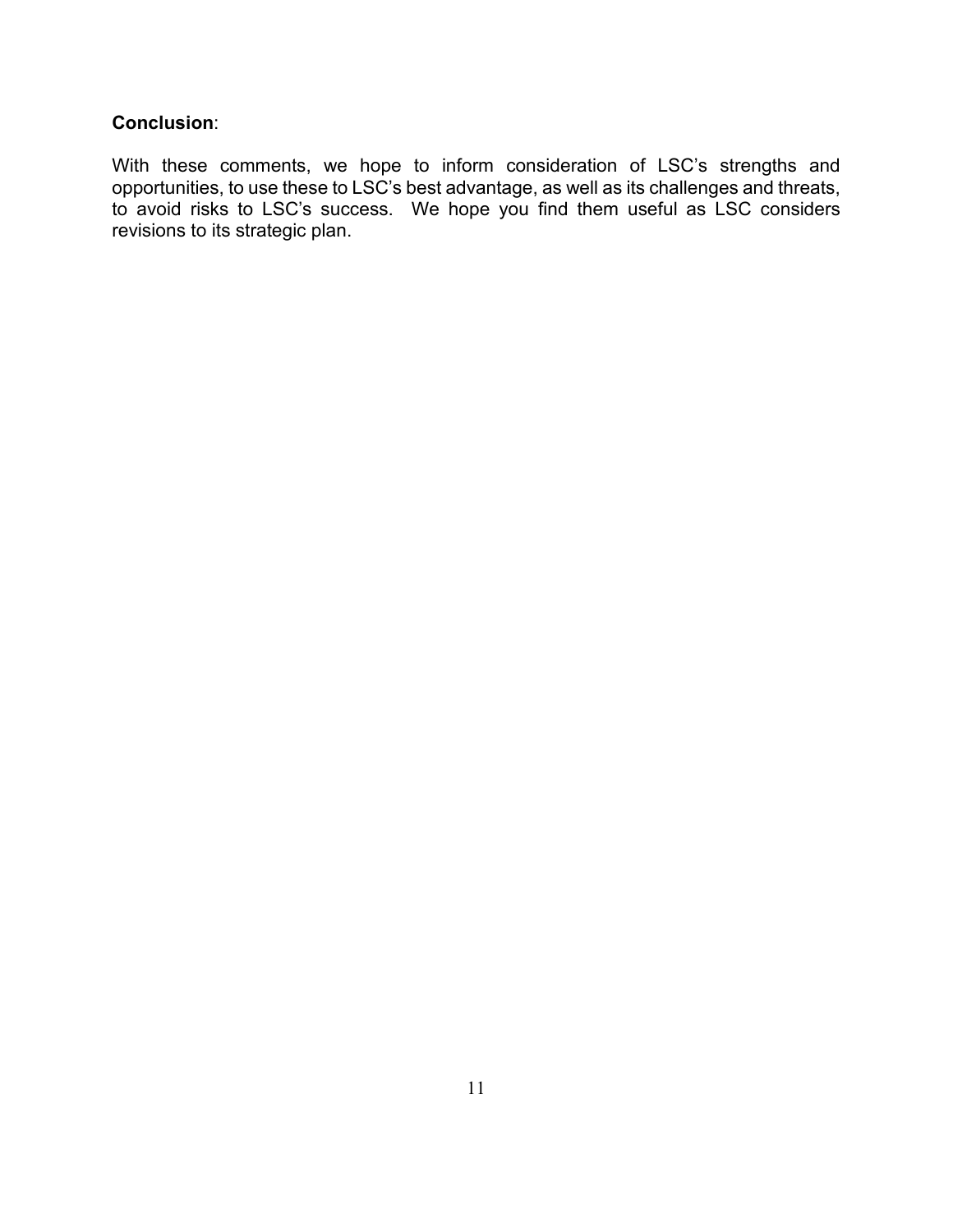### APPENDIX

### **QUESTIONS DEVELOPED BY GAO FOR CONGRESS TO ASK AGENCIES REGARDING STRATEGIC PLANNING**

### Questions about Mission

1. Is LSC's mission results-oriented, and does it fulfill a public need? If not, how could the mission better focus on results?

2. Is the mission based on statute, and if so, does it cover all relevant statutes, and does it meet with Congressional intent and expectations?

3. Are parts of LSC's functions or activities not covered in the mission statement? Why?

4. Are there developments that suggest the mission and corresponding legislation need to be revised or updated?

5. Is LSC's mission similar to those of other entities, and if so, has coordination occurred? Does unwarranted duplication of missions exist?

6. How is LSC's mission differentiated from those of other entities with similar missions? Are there unique LSC characteristics that give it an advantage in fulfilling its mission, such as location or staff expertise?

#### Questions about Goals

1. Do the goals cover the major functions and operations of LSC? If not, what functions and operations are missing? Are the goals logically related to the mission? 2. Are the goals results-oriented (such as reduce workplace accidents) or are they focused more on outputs (such as inspecting more workplaces)? If so, why?

3. If the goals are not expressed in a quantitative or measurable form, are they expressed in a manner that will allow LSC and Congress to assess whether the goals are achieved?

4. Are all of LSC's goals and priorities consistent with Congress' goals and priorities? When differences exist, why do they exist, and can they be resolved? 5. Do LSC's goals appear similar to the goals in plans of other entities that are performing related activities? If so, are these sets of goals complementary or duplicative?

### Questions about Objectives and Strategies for Achieving Goals

1. How are the objectives to be achieved? Are the strategies logically linked to the objectives and the day-to-day activities of the managers and staff? Are they consistent with historical resource trends?

2. What steps will LSC take to align its activities, core processes, workforce, and other resources to support its mission-related outcomes?